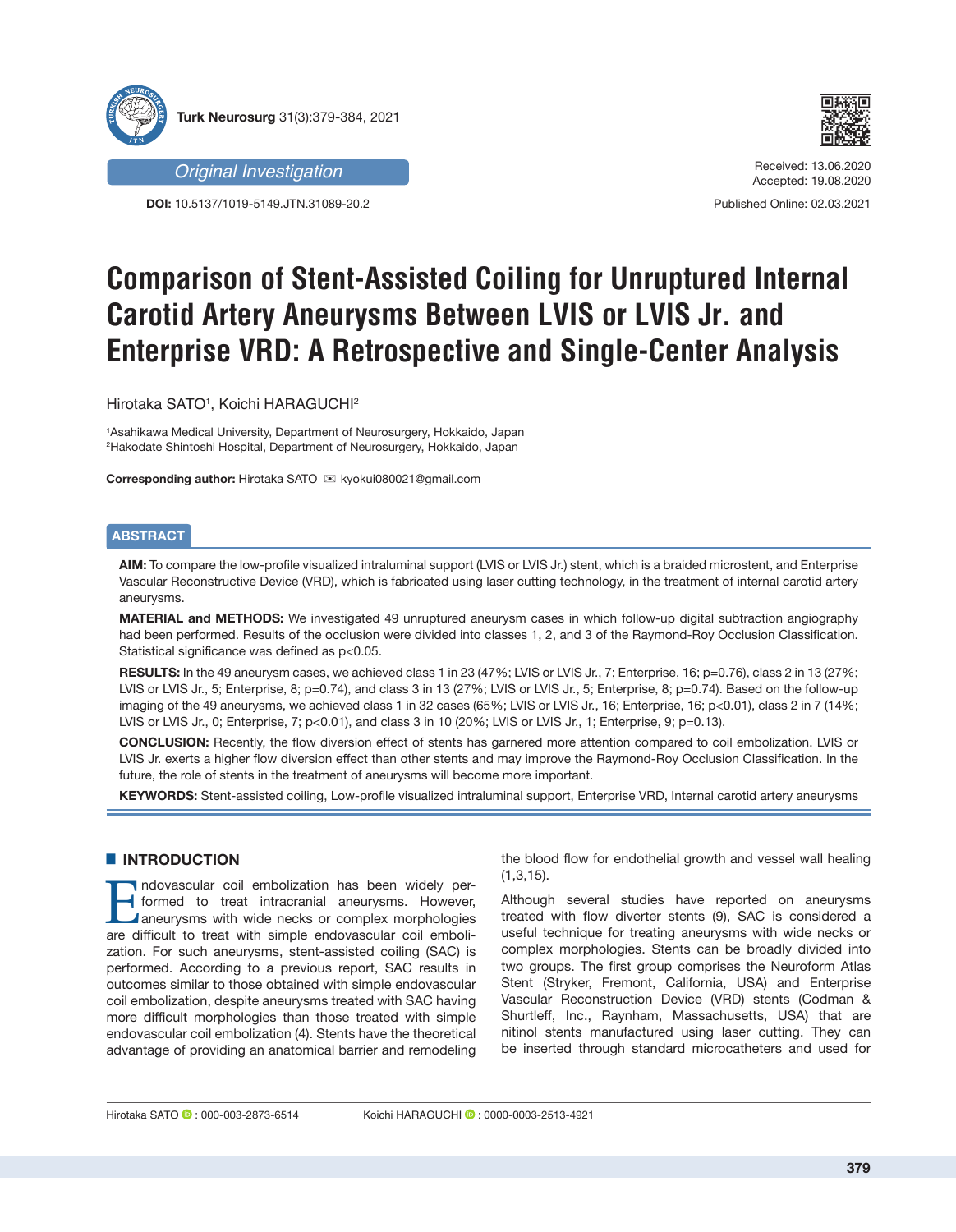SAC. In particular, the Enterprise VRD stents are closed-cell stents. The second group comprises low-profile visualized intraluminal support stents (LVIS/LVIS Jr.; MicroVention, Inc., Terumo, Aliso Viejo, CA, USA), which are self-expanding braided microstents and closed-cell stents (8). Although these two groups of stents have been compared in previous reports (17), only a few studies have compared them based on the location of the aneurysm.

Therefore, the present study aimed to investigate the outcomes of stent-assisted endovascular coil embolization in treating unruptured internal carotid artery (ICA) aneurysms, and to compare and assess embolism progression and complications in the short term following the use of the LVIS/ LVIS Jr. and Enterprise VRD stents.

## █ **MATERIAL and METHODS**

This retrospective study was conducted between October 2010 and March 2019, and included 70 unruptured ICA aneurysms treated with SAC. We investigated 49 unruptured aneurysm cases in which follow-up digital subtraction angiography (DSA) was performed, approximately 6–12 months after SAC. The surgical indications reported in the Japanese Guideline for the Management of Stroke 2015 for unruptured intracranial aneurysms were followed. These guidelines recommend that aneurysms of 5-7 mm be treated. In addition, these guidelines recommend that even if the aneurysms are < 5 mm but are located in the posterior circulation or anterior communication artery or ICA–posterior communicating artery (Pcom) or have high dome-neck ratios, with irregular shapes or blebs, they should be treated. In the present study, the dome-neck ratio of all the aneurysms was  $\leq 2$ .

The recorded variables were patient age and sex, stent type, maximum aneurysm size, dome-neck ratio, location of the aneurysm, findings of the initial occlusion, procedure-related postoperative infarctions, and results of the follow-up DSA.

## **Endovascular Procedure**

All procedures were performed under general anesthesia. Dual antiplatelet therapy was administered to all the patients 7 days before the procedure. Antiplatelet medications were continued for 3 postoperative months in all the patients.

We used Enterprise VRD stents between October 2010 and November 2015 and LVIS/LVIS Jr. stents between May 2016 and March 2019 and inserted them using an 8-Fr balloon guide catheter in all patients. We have been using LVIS as the first choice since May 2016 for ICA aneurysms, expecting the flow diverter effect of LVIS. Headway 17 STR microcatheters (MicroVention, Inc., Terumo, Aliso Viejo, CA, USA) and Headway 21 STR microcatheters (MicroVention, Inc., Terumo, Aliso Viejo, CA, USA) were used for LVIS/LVIS Jr. stents for coiling, whereas Excelsior SL-10 STR microcatheters (Stryker, Fremont, California, USA), Echelon-10 STR microcatheters (Medtronic, Irvine, CA, U.S.A.), and Prowler Select Plus microcatheters (Codman Neurovascular, Johnson & Johnson, Miami, Florida, USA) were used for Enterprise VRD stents for coiling. In all the patients, the aneurysms were embolized to classify them into class 3 aneurysms.

#### **Outcome**

Outcomes of the occlusion were divided into classes 1, 2, and 3 of the Raymond–Roy occlusion classification (13). We collected these outcome data from the operative notes of the neurosurgeon. Follow-up data were also divided into classes 1, 2, and 3 of the Raymond–Roy occlusion classification by the neurosurgeon. This neurosurgeon was a doctor who had not participated in the operation, but was aware of the type of stent before deciding the classification of the outcomes/data. DSA was performed after approximately 6-12 postoperative months.

### **Statistical Analysis**

Variables are expressed as mean  $\pm$  standard deviation, median [interquartile range (IQR)], and the number of patients (%), as appropriate. The Pearson's  $χ²$  test or Fisher's exact test was used to assess the associations between categorical variables. For continuous variables, the Kolmogorov–Smirnov test was used to determine if the distributions were normal. For normal distributions, the data were analyzed using the *t*-test or Mann–Whitney U-test, as appropriate. *P*-values of <0.05 were considered statistically significant.

All statistical analyses were conducted using EZR (Saitama Medical Center, Jichi Medical University, Saitama, Japan), which is a graphical user interface for R (version 3.5.1) (6).

# █ **RESULTS**

Table I summarizes the clinical and demographic data of the patient population. The patient population comprised 42 women and 7 men, with a mean age of  $58.9 \pm 13.4$  years. The median aneurysm size was 6.5 mm (IQR, 5.1–7.5 mm), and the dome-neck ratio was 1.1 (IQR, 1.0–1.4). LVIS/LVIS Jr. stents were used in 17 patients (35%), whereas Enterprise VRD stents were used in 32 (65%). Overall, 18 (37%), 16 (33%), and 15 aneurysms were located in the superior hypophyseal artery (SHA)–ICA, ophthalmic artery (OA)–ICA, and Pcom–ICA, respectively. There was no difference between the LVIS/LVIS Jr. and Enterprise VRD stent groups in terms of the mean patient age (p=0.80), patient sex (p=0.40), or maximum size of the aneurysm (p=0.11). However, the dome-neck ratio (p=0.01) was significantly different between the LVIS/LVIS Jr. and Enterprise VRD stent groups.

#### **Procedural Results**

Of the 49 aneurysms, 23 (47%) were classified as class 1 aneurysms (7 for the LVIS/LVIS Jr. stents and 16 for Enterprise VRD stents; p=0.76), 13 (27%) as class 2 (5 for LVIS/LVIS Jr. stents and 8 for Enterprise VRD stents; p=0.74), and 13 (27%) as class 3 (5 for LVIS/LVIS Jr. stents and 8 for Enterprise VRD stents; p=0.74) (Table II). Symptomatic infarction was 10% (n=5) (3 for the LVIS/LVIS Jr. stents and 2 for the Enterprise VRD stents; p=0.32). Overall, two patients treated with SAC using the LVIS/LVIS Jr. stent had transient paralysis, and one had right upper limb paralysis. Conversely, one patient treated with SAC using the Enterprise VRD stent had right upper limb paralysis, and one had unilateral spatial neglect. The total permanent morbidity rate related to SAC was 6% (n=3) (1 for the LVIS/LVIS Jr. stent and 2 for Enterprise VRD stents; p=1).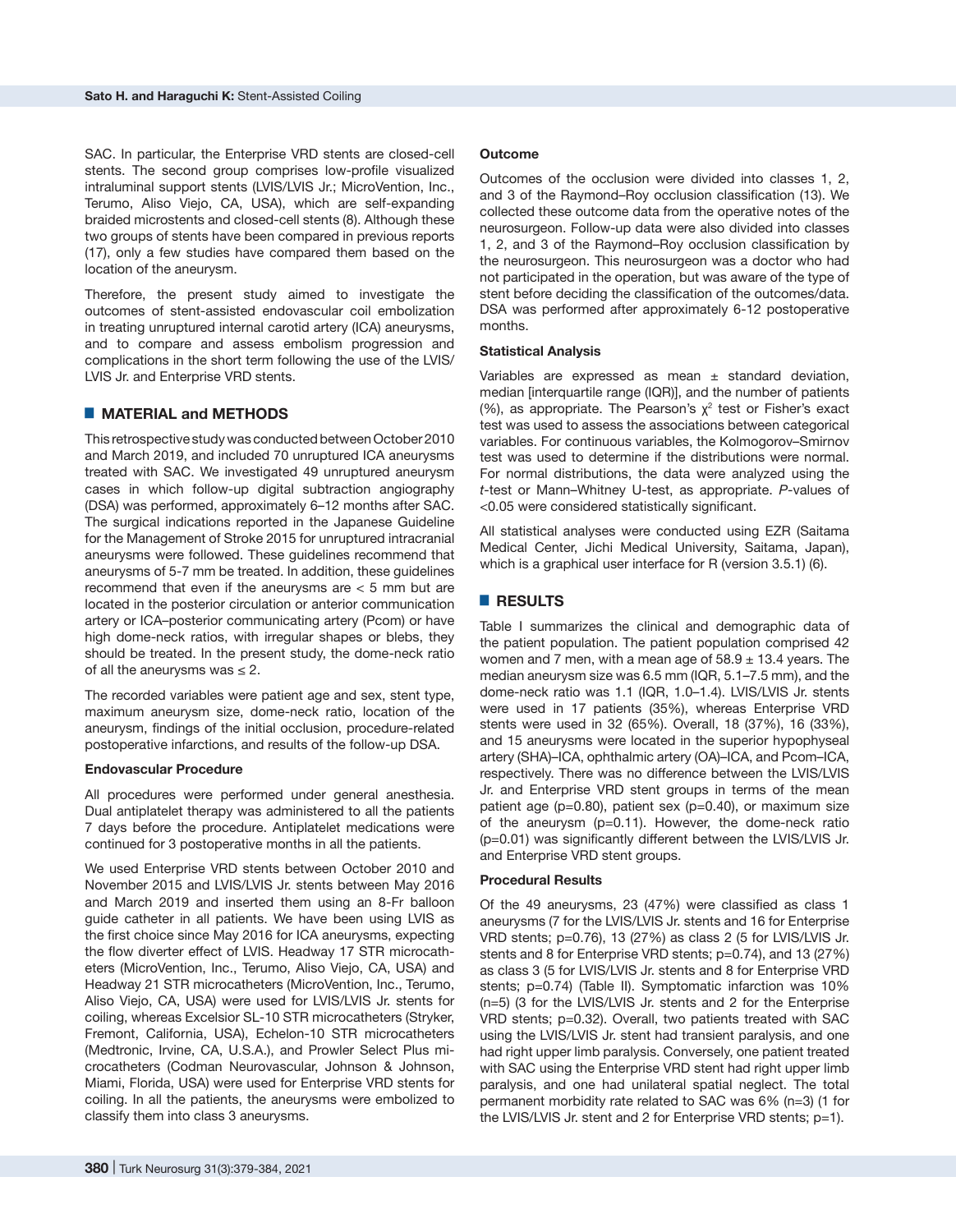### **Radiological Follow-Up Results**

Based on the results of the follow-up DSA after approximately 6–12 postoperative months, 32 (65%) aneurysms were classified as class 1 (16 for LVIS/LVIS Jr. stents and 16 for Enterprise VRD stents;  $p<0.01$ ), 7 (14%) as class 2 (0 for the LVIS/LVIS Jr. stent and 7 for Enterprise VRD stents; p<0.01), and 10 (20%) as class 3 (1 for the LVIS/LVIS Jr. stent and 9 for the Enterprise VRD stents; p=0.13) (Table III).

**Table I:** Characteristics of Patients with Aneurysms Undergoing Stent and Coil Embolization

| <b>Characteristic</b>            | <b>Value</b>     |  |
|----------------------------------|------------------|--|
| Mean age (years) (mean $\pm$ SD) | $58.88 \pm 13.4$ |  |
| Gender (female:male)             | 42:7             |  |
| Aneurysm location                |                  |  |
| ICA-SHA                          | 18 (37%)         |  |
| ICA-Opth                         | 16 (33%)         |  |
| ICA-Pcom                         | 15 (31%)         |  |
| Aneurysm size                    | $6.5(5.1 - 7.5)$ |  |
| Median (IQR) (mm)                |                  |  |
| Dome to neck ratio               | $1.1(1.0-1.4)$   |  |
| Median (IQR) (mm)                |                  |  |
| Stent type                       |                  |  |
| LVIS or LVIS Jr.                 | 17 (35%)         |  |
| Enterprise                       | 32 (65%)         |  |
| Morbidity                        | 3(6%)            |  |
| Mortality                        | Ω                |  |

*ICA: Internal cartoid artery, SHA: Superior hypophyseal artery, Opth: Opthalmic artery, Pcom: Posterior communicating artery, SD: Standard deviation, IQR: Interquartile range.*

## █ **DISCUSSION**

Recently, the flow diversion effect of stents has garnered increasing attention compared to coil embolization. SAC is useful for treating aneurysms because it can reduce the recurrence rate and offer benefits with respect to the mechanical barrier, flow diversion effect, and biological effects (5).

 In the present study, we compared LVIS/LVIS Jr. and Enterprise VRD stents placed in aneurysms located in the ICA. Both stents have characteristics of a closed-cell type. However, each stent is prepared by a different method. Therefore, we compared LVIS/LVIS Jr. and Enterprise VRD stents placed in aneurysms located in the ICA with many sidewall aneurysms, except ICA top aneurysms.

## **Study Analysis**

The LVIS/LVIS Jr. stent is excellent in managing aneurysms, as reported in several studies. Feng et al. reported that the occurrence rates of complete and near-complete occlusions were similar with both LVIS/LVIS Jr. and Enterprise VRD stents (2). Moreover, the LVIS/LVIS Jr. stent was associated with lower rates of recanalization and in-stent stenosis, although the difference between LVIS/LVIS Jr. and Enterprise VRD stents was not significant. Li et al. conducted a computed fluid dynamics study and compared the treatment of mediumsized intracranial aneurysms with LVIS/LVIS Jr. and Enterprise VRD embolization to determine the effects of hemodynamic changes caused by different stents and coil packing densities (7); they found that SAC embolization using LVIS/LVIS Jr. stents showed a lower rate of recanalization after endovascular treatment of medium-sized intracranial aneurysms.

The findings of the present study are consistent with these previously reported findings. It is noteworthy that we found no significant difference in the number of class 1 aneurysms immediately after surgery but found a significant difference in the follow-up DSA. Class 2 aneurysms can be found improved

**Table II:** Comparison of the Characteristics of LVIS or LVIS Jr. and Enterprise About Patients and Morphology, Procedual Results

|                                                        | LVIS or LVIS Jr. $(n=17)$ | Enterprise (n=32) | p    |
|--------------------------------------------------------|---------------------------|-------------------|------|
| Mean age (mean $\pm$ SD) (years)                       | $58.18 \pm 9.25$          | $59.25 \pm 15.46$ | 0.80 |
| Gender (female)                                        | 16                        | 26                | 0.40 |
| Aneursysm size median (IQR) (mm)                       | $5.2(5.0-6.9)$            | $6.6(5.3-7.5)$    | 0.11 |
| Dome to neck ratio* median (IQR) (mm)                  | $1.09(0.92 - 1.3)$        | 1.21 (1.13-1.66)  | 0.01 |
| Initial results                                        |                           |                   |      |
| Class 1                                                |                           | 16                | 0.76 |
| Class 2                                                | 5                         | 8                 | 0.74 |
| Class 3                                                | 5                         | 8                 | 0.74 |
| Symptomatic infarction (including transistent symptom) | 3                         | 2                 | 0.32 |
| Morbidity                                              |                           | 2                 |      |

*\*Variables showing significant diferences. SD: Standard deviation, IQR: Interquartile range.*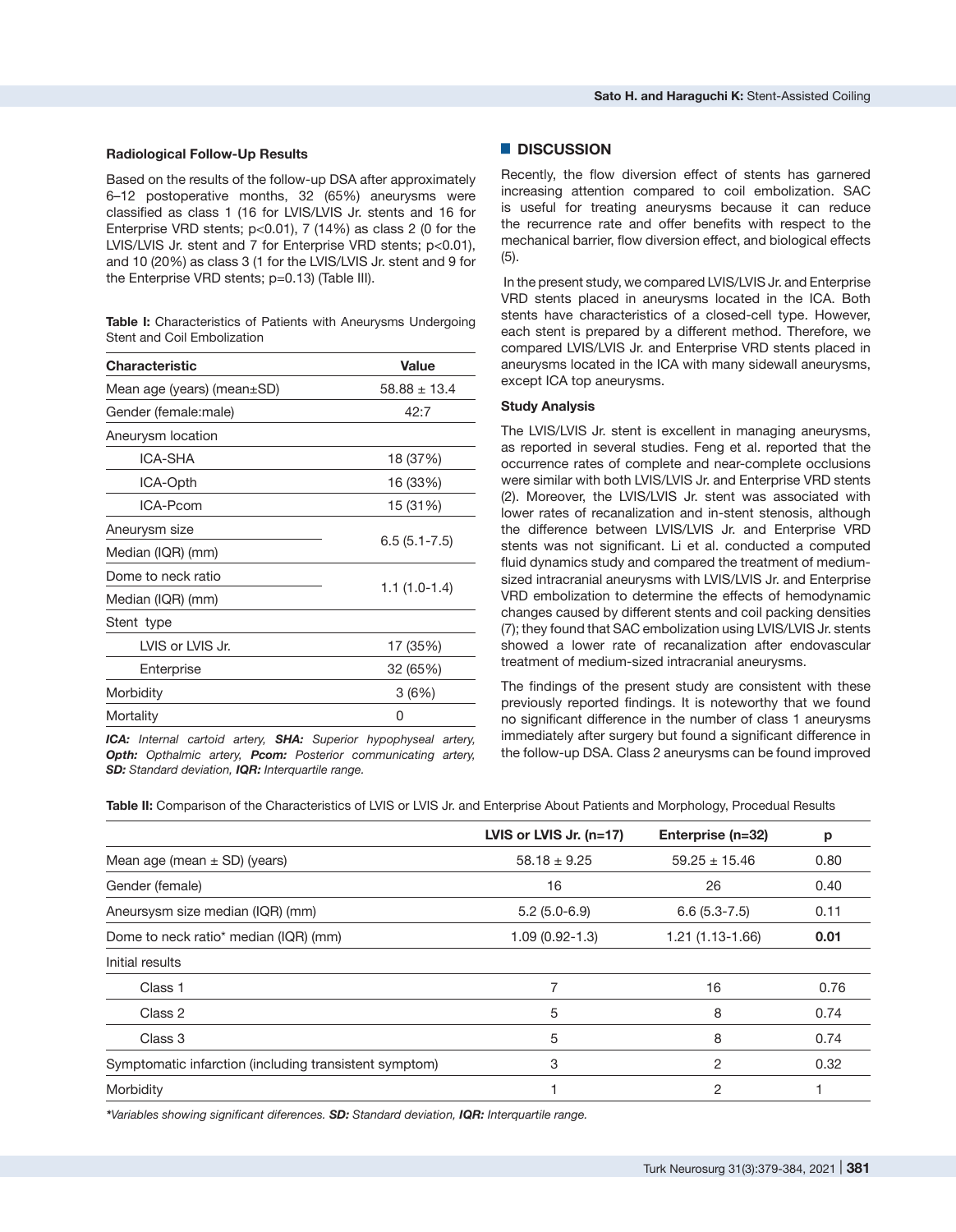to class 1 aneurysms on follow-up DSA (Figure 1A-F). This result may be attributed to the fact that the LVIS/LVIS Jr. stent exerts a flow diversion effect, although the LVIS/LVIS Jr. group has a lower dome-neck ratio. In other words, it may be less

**Table III:** Comparison of the Characteristics of LVIS or LVIS Jr. and Enterprise About Radiological Follow-up Results

|                   | LVIS or LVIS Jr. Enterprise<br>$(n=17)$ | $(n=32)$ | р      |
|-------------------|-----------------------------------------|----------|--------|
| Follow-up results |                                         |          |        |
| Class 1*          | 16                                      | 16       | < 0.01 |
| Class 2           |                                         |          | 0.07   |
| Class 3           |                                         |          | 0.13   |

*\*Variables showing significant diferences.*

necessary to embolize the coil to the maximum extent during the operation, thus reducing the risk of intraoperative rupture. We encountered a case of aneurysm wherein the "eclipse sign" is recognized after placing the LVIS/LVIS Jr. stent (Figure 2A-C). This result elucidated the advantage of LVIS/LVIS Jr., and we think that the efficacy of LVIS/LVIS Jr. will become apparent after 6–12 months.

#### **Clinical Impact**

In recent years, Neuroform stents have been improved to Neuroform Atlas stents. This stent has very good adhesion to blood vessels but has a metal coverage rate of 10%–11% (11,16), which is inferior to the 15%–22% metal coverage rate of LVIS Jr. and 18%–29% of LVIS. LVIS/LVIS Jr. stents have excellent characteristics owing to their high metal coverage rate (11,16). In other words, Neuroform Atlas, which is an opencell stent, is considered to be advantageous in aneurysms wherein blood vessels are strongly bent and adhesion is



**Figure 1:** Cases in which improvement was observed on follow-up digital subtraction angiography (DSA). **(A) and (B)** A case of an aneurysm in the ophthalmic artery (OA)–internal carotid artery (ICA). Although stent-assisted coiling (SAC) was performed, the inflow of the contrast medium into the dome was observed immediately after surgery (A). We used the low-profile visualized intraluminal support (LVIS) stent (4.5 × 23 mm). However, this case was improved to Raymond–Roy class 1 at the time of follow-up DSA (B).

**(C) and (D)** A case of an aneurysm in the superior hypophyseal artery (SHA)–ICA. Although SAC was performed, the neck remnant was observed immediately after surgery (C). We used the LVIS stent (4.5 × 18 mm). However, this case was improved to Raymond–Roy class 1 at the time of follow-up DSA (D).

**(E) and (F)** A case of an aneurysm in the SHA–ICA. Although SAC was performed, the neck remnant was observed immediately after surgery (E). We used the LVIS stent (3.5 x 22 mm). However, this case was improved to Raymond–Roy class 1 at the time of follow-up DSA (F).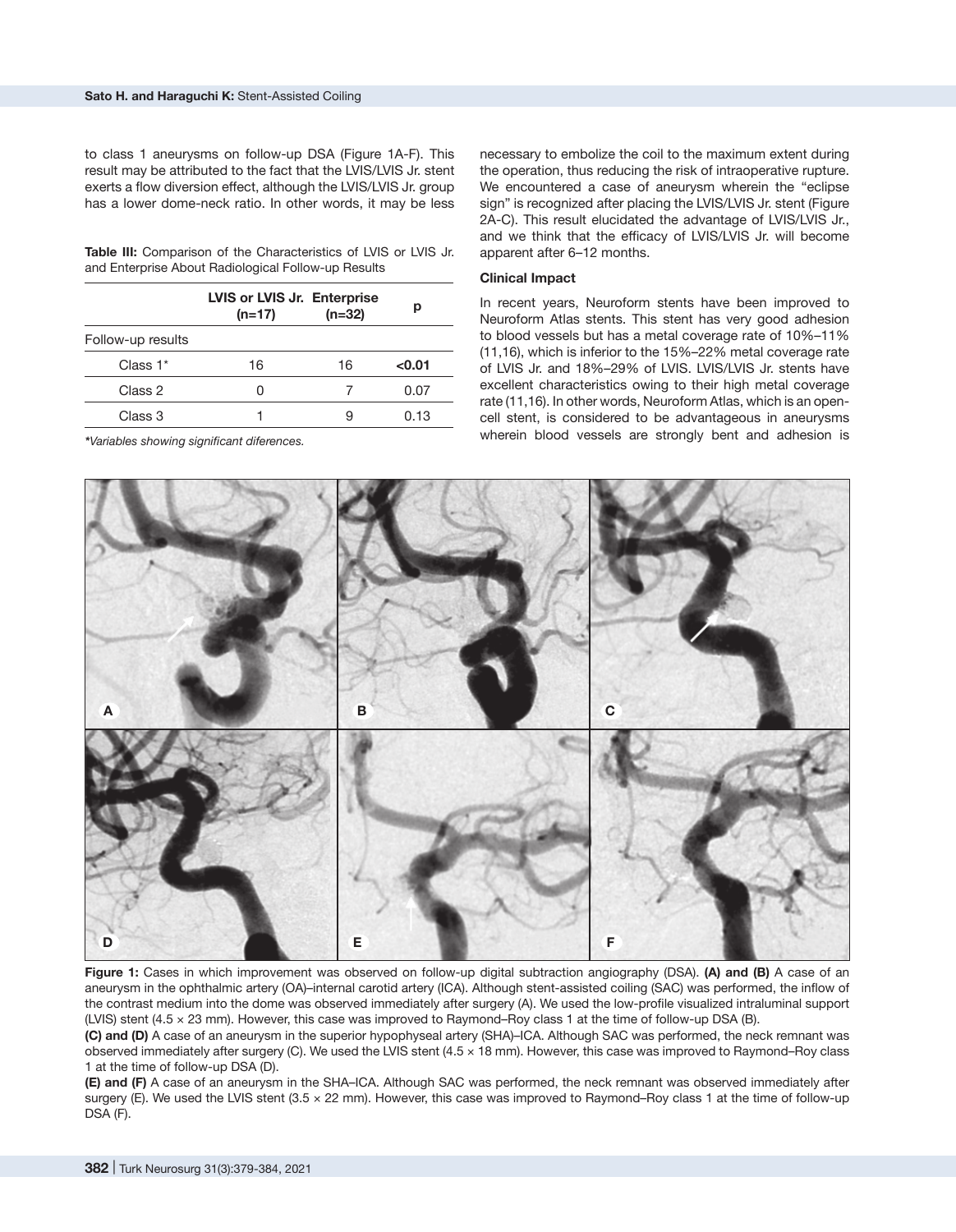

**Figure 2: A)** A case of the posterior communicating artery, which is a branch of the internal carotid artery. **B)** We placed the low-profile visualized intraluminal support (LVIS) stent (3.5 × 17 mm) before coil embolization. The arrow indicates the LVIS stent. **C)** We could confirm the "eclipse sign" simply by detection.

difficult. However, we think that LVIS stents should be used in cases in which these stents can be used without any difficulty. SAC using LVIS stents in small aneurysms with morphological characteristics of a wide neck is likely to provide excellent outcomes.

However, this feature can be considered a risk factor for thrombosis. SAC increases the possibility of thrombosis (10). In the present study, there was no significant difference in thrombosis between the LVIS/LVIS Jr. and Enterprise VRD stent groups. In the LVIS group, three patients (17%) experiences a stroke, including transient symptoms. Two patients had transient paralysis but were discharged with a modified Rankin scale score of 0. Morbidity was observed in one patient (5.9%). In the Enterprise VRD group, both stroke and morbidity were observed in 2 patients (6.2%). The incidence rate of stroke in patients treated with LVIS was slightly higher than in those treated with Enterprise VRD. However, there were two transient cases, and the morbidity rate was low at 5.9%. The incidence rate of stroke increased slightly due to the small number of patients being treated with LVIS. Considering these findings, we think that the results of our study are acceptable compared with those reported by previous studies (14). Taken together, this meta-analysis reported that thromboembolic issues were 10% (14). However, we did not perform platelet function tests during this time because these tests were not covered by insurance; nevertheless, we are testing platelet function at present. Therefore, we think that thrombotic complications in patients using LVIS can be reduced. In an effort to reduce the risk of thrombosis associated with LVIS/LVIS Jr. stents, we must be careful about using antiplatelet drugs.

## **Limitations**

The present study has some limitations. First, the initial coil packing density of the aneurysm may be responsible for the degree of recanalization (12). However, we did not compare the LVIS/LVIS Jr. and Enterprise VRD stents in this regard. Second, the study was not blinded because the neurosurgeon who evaluated the results was aware of the type of stent, indicating that this result may be mixed intentionally. Third, although all patients received two antiplatelet drugs, platelet function tests were not included in our clinical practice during the study period, indicating that the accuracy of the data on thrombosis is uncertain.

# █ **CONCLUSION**

The postoperative outcomes of LVIS/LVIS Jr. and Enterprise VRD stents for treating aneurysms located in the ICA were not different, except when treating ICA top aneurysms; however, the postoperative outcomes of LVIS/LVIS Jr. stents improved after 6-12 months postoperatively.

## █ **REFERENCES**

- 1. Fargen KM, Hoh BL, Welch BG, Pride GL, Lanzino G, Boulos AS, Carpenter JS, Rai A, Veznedaroglu E, Ringer A, Rodriguez-Mercado R, Kan P, Siddiqui A, Levy EI, Mocco J: Long-term results of enterprise stent-assisted coiling of cerebral aneurysms. Neurosurgery 71:239-244; discussion 244, 2012
- 2. Feng X, Qian Z, Liu P, Zhang B, Wang L, Guo E, Wen X, Xu W, Jiang C, Wu Z, Li Y, Liu A: Comparison of recanalization and instent stenosis between the low-profile visualized intraluminal support stent and enterprise stent-assisted coiling for 254 intracranial aneurysms. World Neurosurg 109:e99-e104, 2018
- 3. Geyik S, Yavuz K, Yurttutan N, Saatci I, Cekirge HS: Stentassisted coiling in endovascular treatment of 500 consecutive cerebral aneurysms with long-term follow-up. AJNR Am J Neuroradiol 34:2157-2162, 2013
- 4. Hetts SW, Turk A, English JD, Dowd CF, Mocco J, Prestigiacomo C, Nesbit G, Ge SG, Jin JN, Carroll K, Murayama Y, Gholkar A, Barnwell S, Lopes D, Johnston SC, McDougall C, Matrix, Platinum Science Trial I: Stent-assisted coiling versus coiling alone in unruptured intracranial aneurysms in the matrix and platinum science trial: Safety, efficacy, and mid-term outcomes. AJNR Am J Neuroradiol 35:698-705, 2014
- 5. Hong Y, Wang YJ, Deng Z, Wu Q, Zhang JM: Stent-assisted coiling versus coiling in treatment of intracranial aneurysm: A systematic review and meta-analysis. PLoS One 9:e82311, 2014